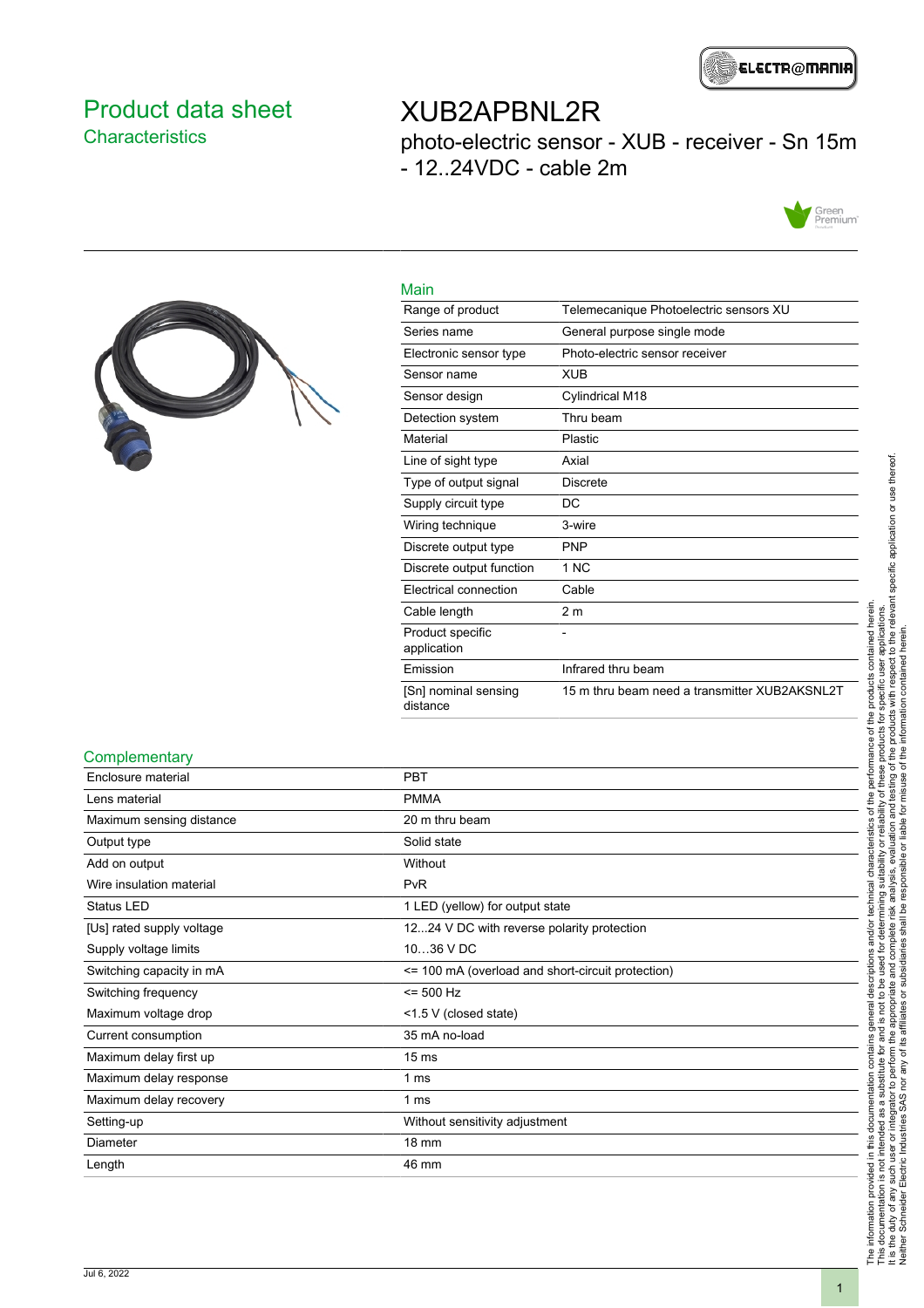#### Environment

| Product certifications                | UL<br><b>CSA</b><br><b>CE</b>                                                                    |
|---------------------------------------|--------------------------------------------------------------------------------------------------|
| Ambient air temperature for operation | $-2555$ °C                                                                                       |
| Ambient air temperature for storage   | $-4070 °C$                                                                                       |
| Vibration resistance                  | 7 gn, amplitude = $+/- 1.5$ mm (f = 1055 Hz) conforming to IEC 60068-2-6                         |
| Shock resistance                      | 30 gn (duration = 11 ms) conforming to IEC 60068-2-27                                            |
| IP degree of protection               | IP65 double insulation conforming to IEC 60529<br>IP67 double insulation conforming to IEC 60529 |

### Packing Units

| Unit Type of Package 1       | <b>PCE</b>        |
|------------------------------|-------------------|
| Number of Units in Package 1 | 1                 |
| Package 1 Weight             | 90.0 <sub>q</sub> |
| Package 1 Height             | 4.2 cm            |
| Package 1 width              | 9.6 cm            |
| Package 1 Length             | 13.2 cm           |
| Unit Type of Package 2       | S <sub>02</sub>   |
| Number of Units in Package 2 | 22                |
| Package 2 Weight             | 2.306 kg          |
| Package 2 Height             | 15 cm             |
| Package 2 width              | 30 cm             |
| Package 2 Length             | 40 cm             |

### Offer Sustainability

| Sustainable offer status        | Green Premium product                                                                      |
|---------------------------------|--------------------------------------------------------------------------------------------|
| <b>REACh Regulation</b>         | REACh Declaration                                                                          |
| <b>EU RoHS Directive</b>        | Pro-active compliance (Product out of EU RoHS legal scope) EPEU RoHS<br><b>Declaration</b> |
| Mercury free                    | Yes                                                                                        |
| RoHS exemption information      | dor <sub>Yes</sub>                                                                         |
| <b>Environmental Disclosure</b> | Product Environmental Profile                                                              |
| <b>Circularity Profile</b>      | End Of Life Information                                                                    |

### Contractual warranty

Warranty 18 months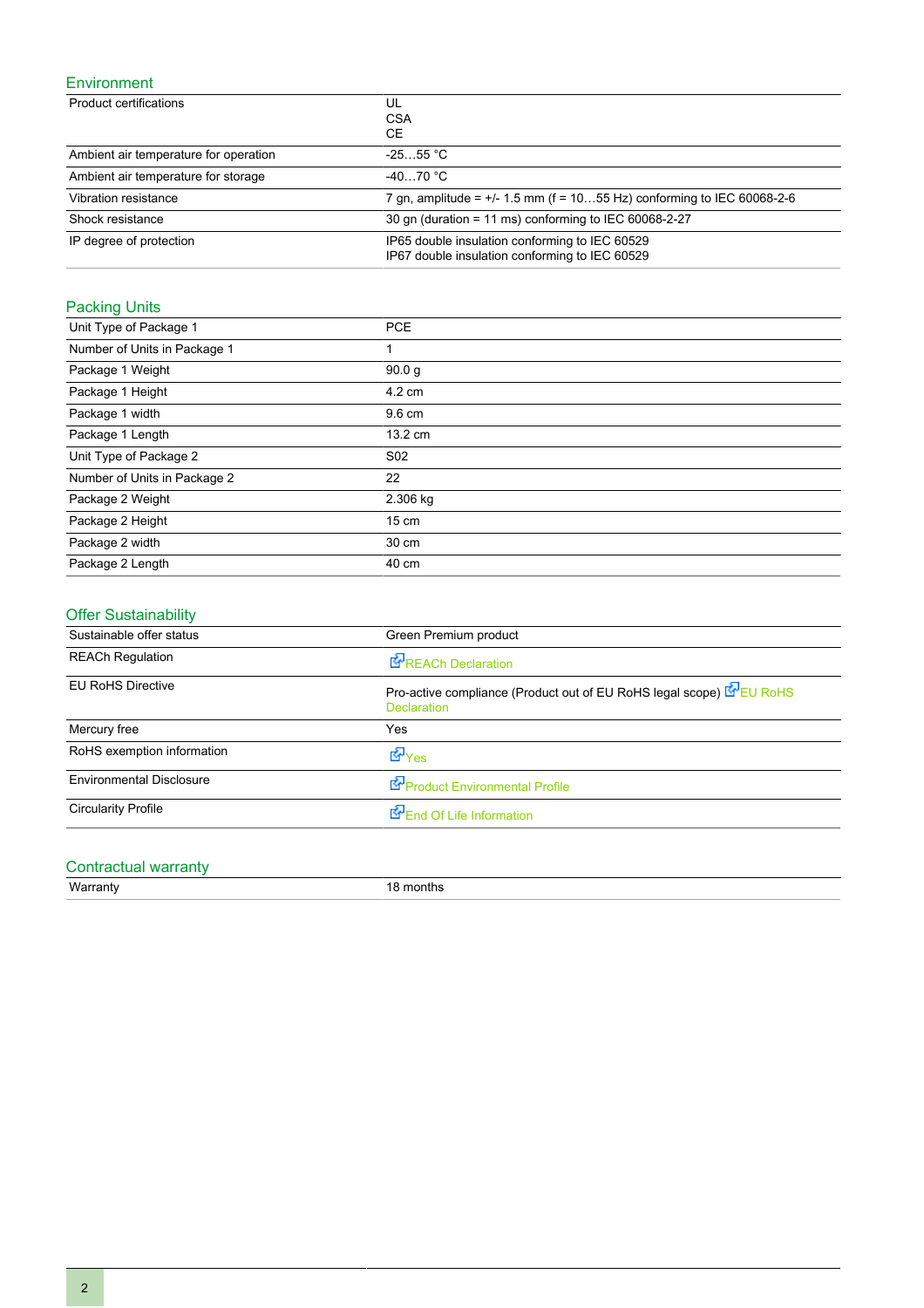Product data sheet Dimensions Drawings

# XUB2APBNL2R

**Dimensions** 

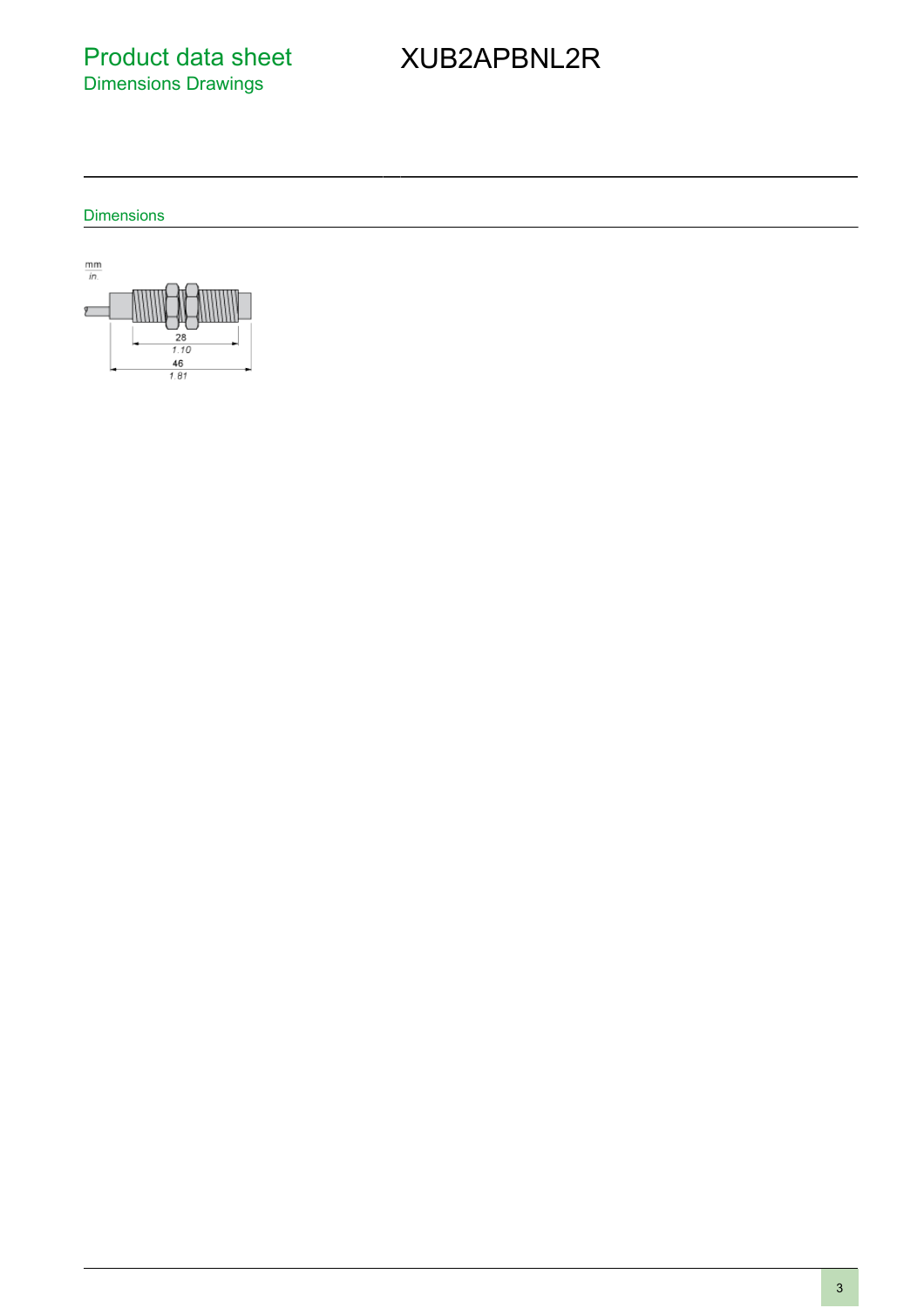# XUB2APBNL2R

#### Wiring Schemes

#### PNP Outputs

4